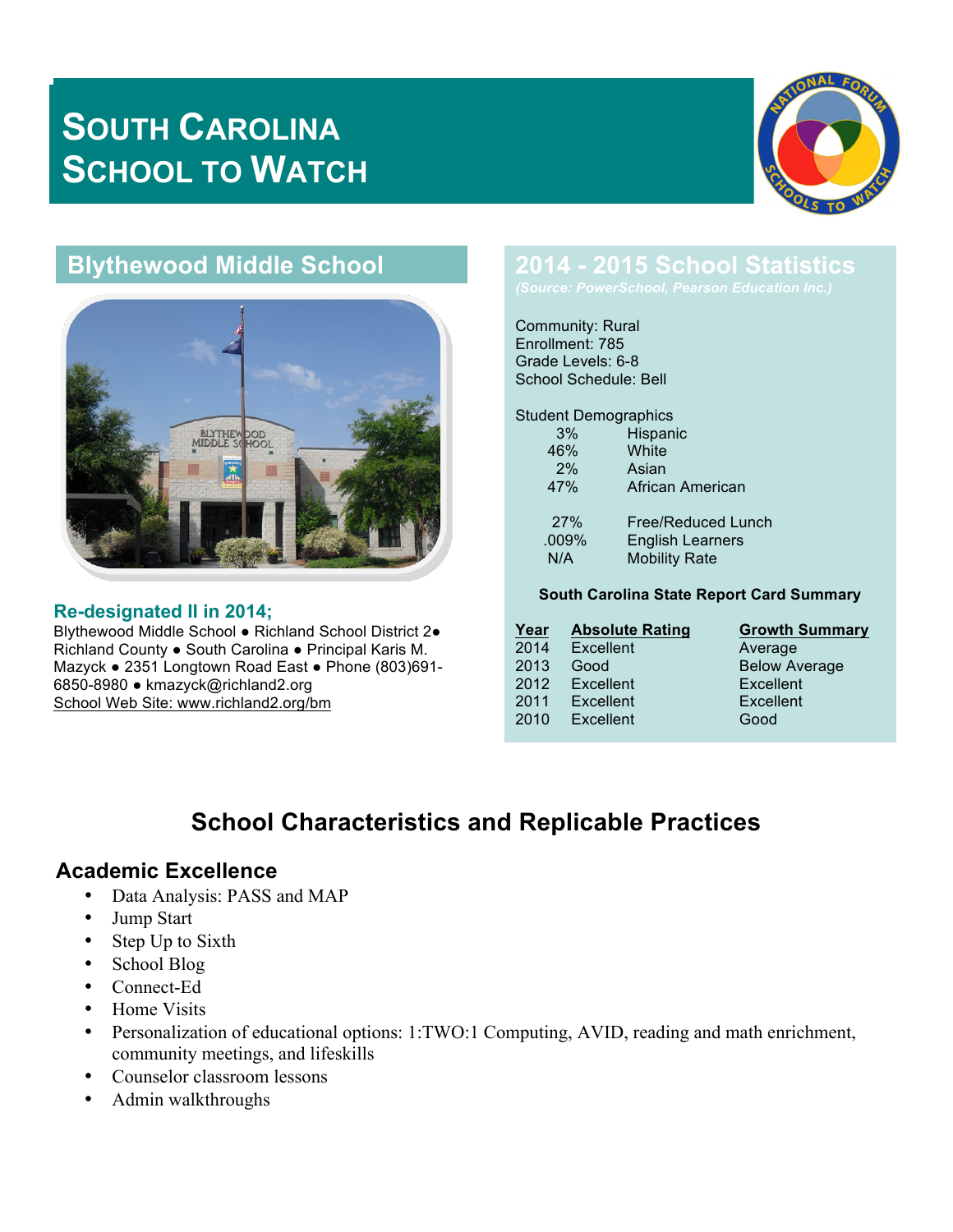- Positive relationships with families: muffins for mom, donuts for dad, character counts breakfast, grandparents' day, Honor Roll Parades, Parent University, Charger Pride – BMS' own afterschool program
- ELA: Six Trait Writing, Junior Great Books, Super Seven, Accelerated Reader, Differentiated Instruction, Classworks
- Math: Terrific Six, Classworks, Graphing Calculators, CPS
- Science: FOSS kits, GEMS, AIMS, Jason Project, USC partnership, USA TestPrep
- SS: USA TestPrep, empowered to become active, self-directed, responsible citizens who appreciate diversity and participate in an ever-changing global society. Process standards
- Charger Zone After School tutorial program
- Club Thursdays
- School-wide Focus Teams based on school-wide initiatives and School Renewal Plan

### **Developmental Responsiveness**

- Hand scheduled based on need/interest
- 3 houses with separate schedules: Seven small learning teams campus wide
- Separate location for each house
- Student choice
- Campus wide technology: 24 Hour 1:TWO:1 Chromebook Computing
- Community Day
- $\cdot$  6<sup>th</sup> grade administrator visits to feeder schools
- Visit to  $8<sup>th</sup>$  grade students and staff from feeder high schools
- Orientation and Charger Kick-off
- Lifeskills: The Blythewood Way, B.O.L.T. **B**lythewood's **O**wn **L**ifeskill **T**raining Program
- Curriculum Maps
- Career Development Facilitator: Career Cluster Education
- School Resource Officer DARE
- **Service Projects**
- Parent surveys, PTO, SIC, Health Council, Ed Foundation

## **Social Equity**

- Development of whole child
- Exploratory and experiential learning
- Direct instruction
- Itinerant services
- Inclusion
- ESOL
- Heterogeneous grouping
- Mainstreaming of SPED
- Band, Chorus, Orchestra
- Electrifying News
- Yearbook, Newspaper, and anthology publications
- Clubs and Activities
- Boys and Girls Club
- Girls Empowered